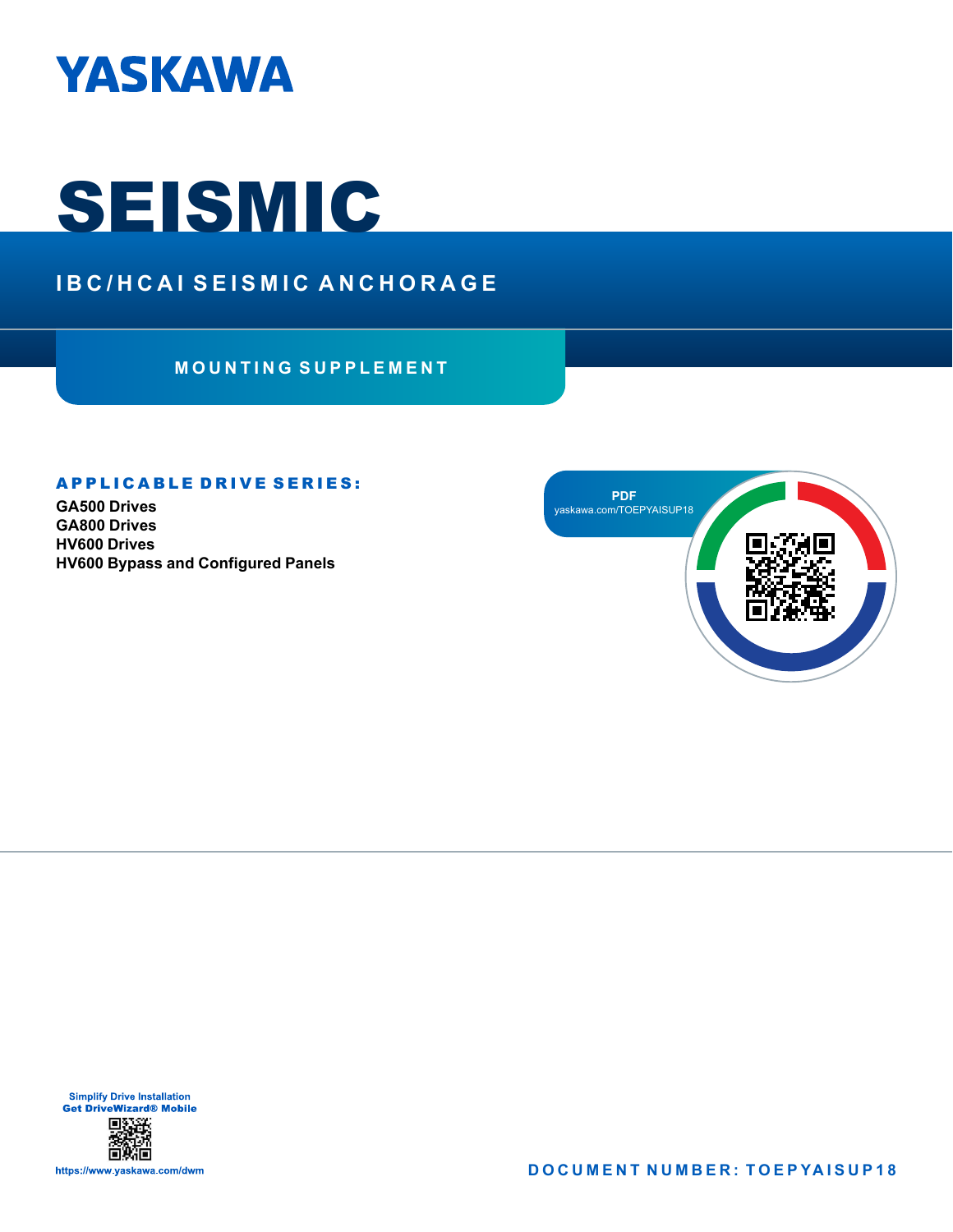# <span id="page-1-0"></span>**1 Supplemental Information - Applicable Products**

The contents of this supplement apply to the products in [Table](#page-1-1) 1.1.

| Table 1.1  Seismic Rated Products |  |
|-----------------------------------|--|
|                                   |  |

<span id="page-1-1"></span>

| <b>Drive Series</b>     | <b>Models</b>                                | Page |
|-------------------------|----------------------------------------------|------|
| GA500 Drives            | GA50Uxxxx                                    | 4    |
| GA800 Drives            | GA80Uxxxx                                    |      |
| HV600 Drives            | HV60Uxxxx                                    | 6    |
| HV600 Bypass            | H6BPxxxx<br>H6B1xxxx<br>H6B2xxxx<br>H6B3xxxx | 8    |
| HV600 Configured Panels | H6CPxxxx<br>H6C1xxxx<br>H6C2xxxx<br>H6C3xxxx | 11   |

# <span id="page-1-2"></span>**2 Seismic Standards**

The Yaskawa drives and bypasses in this supplement are capable of structurally and operationally withstanding the seismic response criteria as defined in the International Building Code (IBC), ASCE7, and California Department of Health Care Access and Information (HCAI).

The models in this supplement were tested in compliance with AC-156 to meet the IBC seismic certification as shown on the certification labels.

| <b>Seismic Certification</b><br>CEATFIED<br>HCAI Preapproval: OSP-0687<br>CoC: VMA-53982-01C<br>ن<br>ھِ<br>Product Type: VFD<br>VMC GRO |  |
|-----------------------------------------------------------------------------------------------------------------------------------------|--|
| Manufacturer: Yaskawa America, Inc.<br>Manufacturer's ID: *****YYYYYYY-ZZZ                                                              |  |
| (Refer to nameplate for details)                                                                                                        |  |
| Mounting Config: Rigid or Flexible Wall Mount<br>Applicable Building Code(s): IBC 2018, 2021<br>Perf. Spec: SDS $\leq$ 2.5 (z/h=0),     |  |
| SDS $\leq$ 2.0 (z/h $\leq$ 1), lp $\leq$ 1.5                                                                                            |  |

**Figure 2.1 Seismic Certification Label Example for Drives**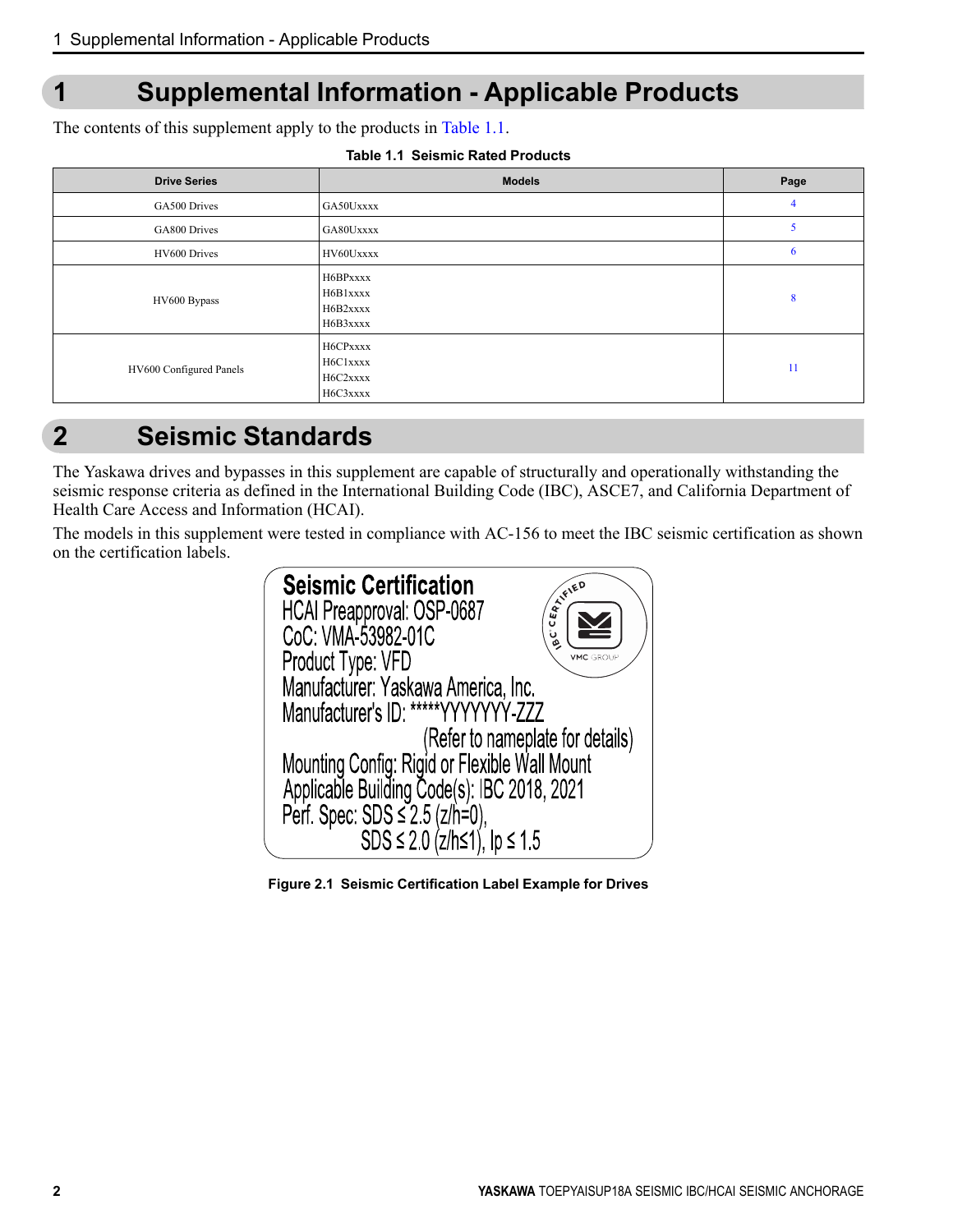

**Figure 2.2 Seismic Certification Label Example for Bypasses and Configured Packages**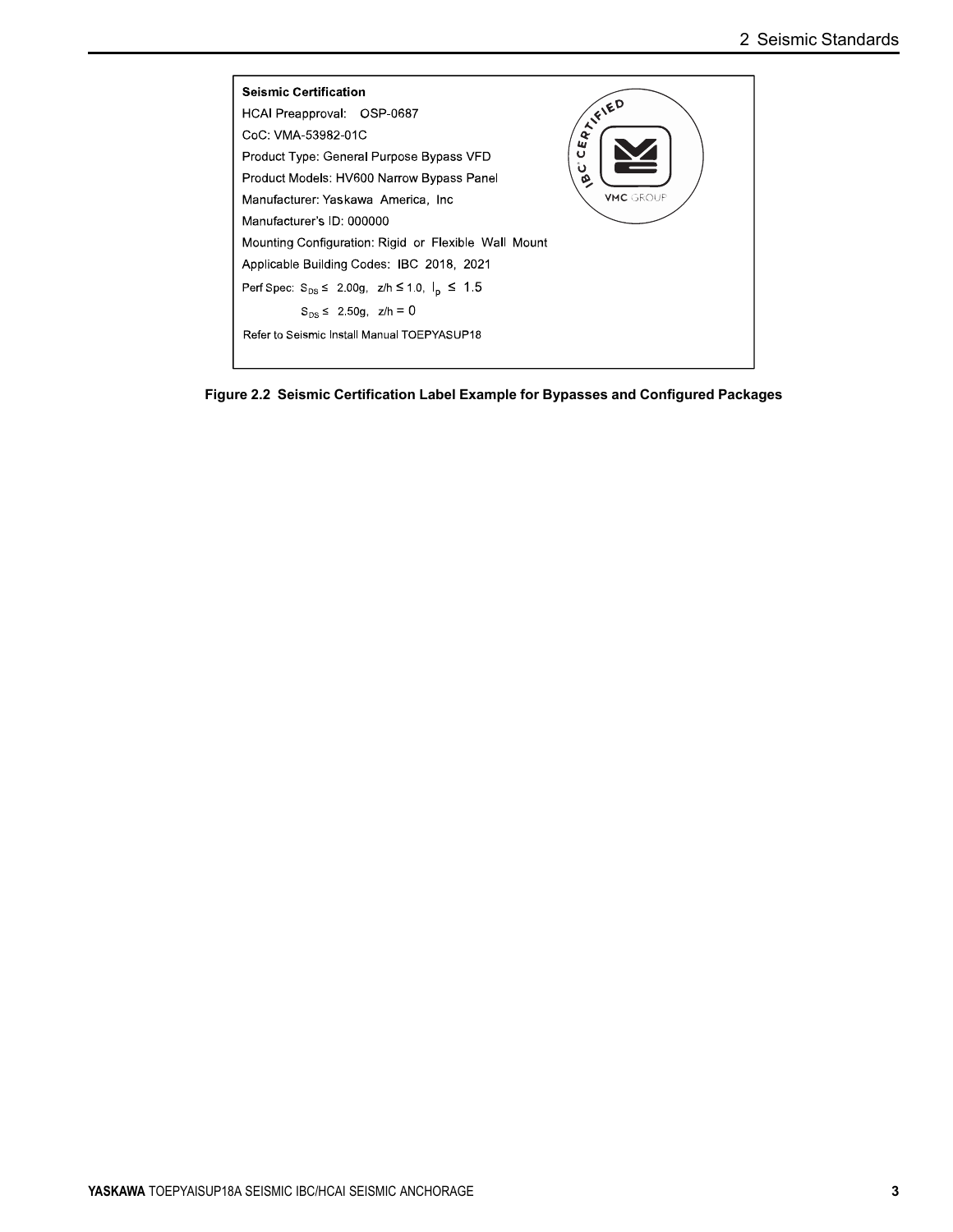# <span id="page-3-0"></span>**3 IBC/HCAI Seismic Mounting Requirements for GA500 Drives**

Use the attachment hardware in [Table](#page-3-1) 3.1 to install your drive to meet the IBC/HCAI seismic mounting requirements.

## ◆ **IP20/Protected Chassis and IP20/UL Type 1 Kit Enclosures**

#### **Table 3.1 IP20/Protected Chassis and IP20/UL Type 1 Kit Attachment Methods and Hardware Specifications**

<span id="page-3-2"></span><span id="page-3-1"></span>

| <b>Model</b>                 |                          |                | <b>Attachment Hardware</b> |                                  |  |
|------------------------------|--------------------------|----------------|----------------------------|----------------------------------|--|
| GA50UxxxxxBx                 | <b>Attachment Method</b> | Quantity       |                            | <b>Specifications</b>            |  |
| <b>B001</b> to B018          |                          |                | <b>Anchor Material</b>     | ASTM A307                        |  |
| 2001 to 2056<br>4001 to 4038 | Direct to Steel          | $\overline{4}$ | <b>Anchor Diameter</b>     | $3/16$ in                        |  |
| 2070, 2082<br>4044, 4060     | Direct to Steel          | $\overline{4}$ | <b>Anchor Material</b>     | ASTM A307                        |  |
|                              |                          |                | <b>Anchor Diameter</b>     | $1/4$ in                         |  |
|                              | Direct to Concrete $*1$  | $\overline{4}$ | <b>Anchor Material</b>     | Hilti KH-EZ Screw Anchor         |  |
|                              |                          |                | <b>Anchor Diameter</b>     | $1/4$ in                         |  |
|                              |                          |                | Minimum Embedment          | $1.63$ in                        |  |
|                              |                          |                | Critical Edge Distance     | $4.0 \text{ in}$                 |  |
|                              |                          |                | <b>CMU</b>                 | 1500 PSI CMU with 2000 PSI grout |  |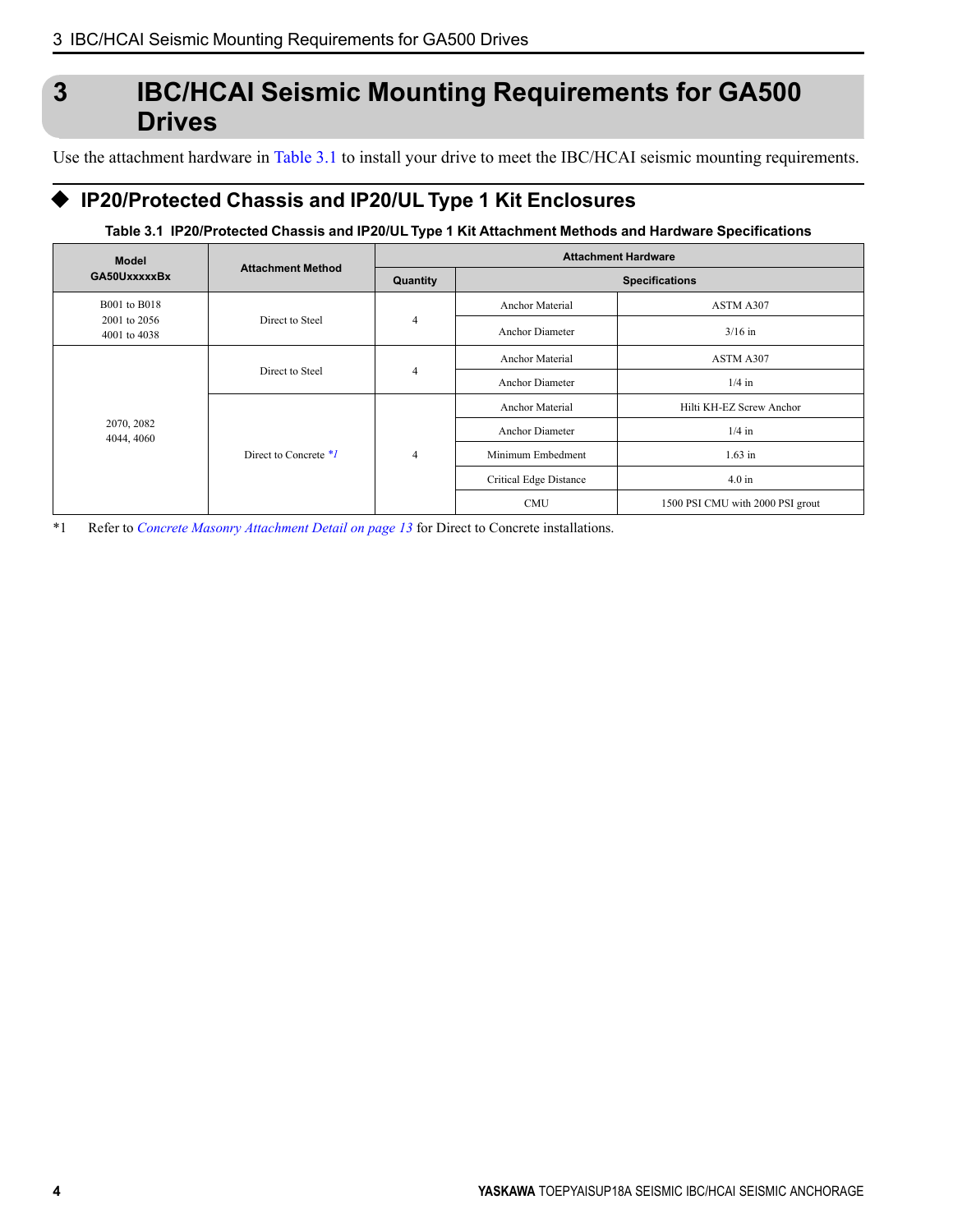# <span id="page-4-0"></span>**4 IBC/HCAI Seismic Mounting Requirements for GA800 Drives**

Use the attachment hardware in [Table](#page-4-1) 4.1 to install your drive to meet the IBC/HCAI seismic mounting requirements.

### ◆ **IP20/UL Type 1 or IP20/Protected Chassis Enclosures Attachment Methods and Hardware Specifications**

|  |  |  | Table 4.1 IP20/UL Type 1 or IP20/Protected Chassis Attachment Methods and Hardware Specifications |
|--|--|--|---------------------------------------------------------------------------------------------------|
|  |  |  |                                                                                                   |

<span id="page-4-2"></span><span id="page-4-1"></span>

| <b>Model</b>               | <b>Attachment Method</b> | <b>Attachment Hardware</b> |                               |                                  |  |
|----------------------------|--------------------------|----------------------------|-------------------------------|----------------------------------|--|
| GA80UxxxxABM               |                          | Quantity                   |                               | <b>Specifications</b>            |  |
|                            |                          |                            | <b>Anchor Material</b>        | ASTM A307                        |  |
|                            | Direct to Steel          | $\overline{4}$             | Anchor Diameter               | $3/8$ in                         |  |
|                            |                          |                            | Anchor Material               | Hilti KH-EZ Screw Anchor         |  |
| 2257, 2313<br>4208 to 4302 |                          |                            | Anchor Diameter               | $3/8$ in                         |  |
|                            | Direct to Concrete $*1$  | $\overline{4}$             | Minimum Embedment             | 3.25 in                          |  |
|                            |                          |                            | <b>Critical Edge Distance</b> | $6.0$ in                         |  |
|                            |                          |                            | <b>CMU</b>                    | 1500 PSI CMU with 2000 PSI grout |  |
| 2360, 2415                 | Direct to Steel          | $\overline{4}$             | <b>Anchor Material</b>        | ASTM A307                        |  |
|                            |                          |                            | Anchor Diameter               | $1/2$ in                         |  |
|                            | Direct to Concrete $*1$  | $\overline{4}$             | <b>Anchor Material</b>        | Hilti KH-EZ Screw Anchor         |  |
| 4371, 4414                 |                          |                            | Anchor Diameter               | $1/2$ in                         |  |
| 5289                       |                          |                            | Minimum Embedment             | 4.25 in                          |  |
|                            |                          |                            | <b>Critical Edge Distance</b> | 8.0 in                           |  |
|                            |                          |                            | <b>CMU</b>                    | 1500 PSI CMU with 2000 PSI grout |  |
| 4477 to 4720               |                          |                            | <b>Anchor Material</b>        | ASTM A307                        |  |
| 5382 to 5472               | Direct to Steel          | 5                          | Anchor Diameter               | $1/2$ in                         |  |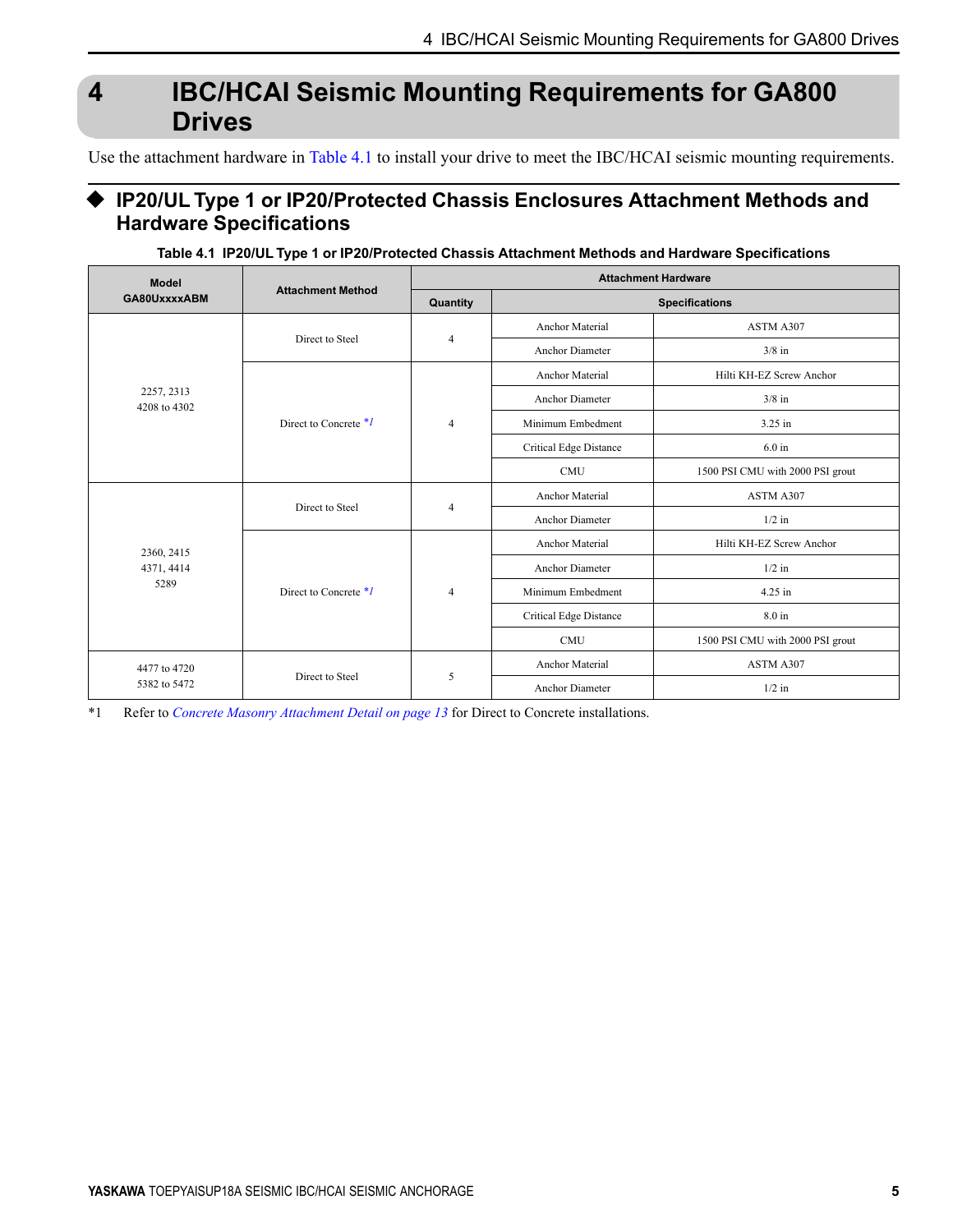# <span id="page-5-0"></span>**5 IBC/HCAI Seismic Mounting Requirements for HV600 Drives**

Use the attachment hardware in [Table](#page-5-1) 5.1 and [Table](#page-6-0) 5.2 depending on your enclosure type to install your drive to meet the IBC/HCAI seismic mounting requirements.

## ◆ **IP20/UL Type 1 or IP20/Protected Chassis Enclosures Attachment Methods and Hardware Specifications**

**Table 5.1 IP20/UL Type 1 or IP20/Protected Chassis Attachment Methods and Hardware Specifications**

<span id="page-5-1"></span>

| <b>Model</b>                 | <b>Attachment Method</b> | <b>Attachment Hardware</b> |                        |                                  |  |
|------------------------------|--------------------------|----------------------------|------------------------|----------------------------------|--|
| HV60UxxxxCFA                 |                          | Quantity                   |                        | <b>Specifications</b>            |  |
| 2011 to 2031                 |                          |                            | Anchor Material        | ASTM A307                        |  |
| 4005 to 4034                 | Direct to Steel          | $\overline{4}$             | Anchor Diameter        | $3/16$ in                        |  |
|                              | Direct to Steel          |                            | Anchor Material        | ASTM A307                        |  |
|                              |                          | $\overline{4}$             | Anchor Diameter        | $1/4$ in                         |  |
|                              |                          |                            | Anchor Material        | Hilti KH-EZ Screw Anchor         |  |
| 2046 to 2114<br>4040 to 4124 |                          |                            | Anchor Diameter        | $1/4$ in                         |  |
|                              | Direct to Concrete *1    | $\overline{4}$             | Minimum Embedment      | 2.50 in                          |  |
|                              |                          |                            | Critical Edge Distance | $4.0 \text{ in}$                 |  |
|                              |                          |                            | <b>CMU</b>             | 1500 PSI CMU with 2000 PSI grout |  |
|                              | Direct to Steel          | $\overline{4}$             | <b>Anchor Material</b> | ASTM A307                        |  |
|                              |                          |                            | <b>Anchor Diameter</b> | $3/8$ in                         |  |
|                              | Direct to Concrete *1    | $\overline{4}$             | Anchor Material        | Hilti KH-EZ Screw Anchor         |  |
| 2143 to 2273<br>4156 to 4240 |                          |                            | <b>Anchor Diameter</b> | $3/8$ in                         |  |
|                              |                          |                            | Minimum Embedment      | 3.25 in                          |  |
|                              |                          |                            | Critical Edge Distance | $6.0$ in                         |  |
|                              |                          |                            | <b>CMU</b>             | 1500 PSI CMU with 2000 PSI grout |  |
|                              | Direct to Steel          | $\overline{4}$             | <b>Anchor Material</b> | ASTM A307                        |  |
|                              |                          |                            | Anchor Diameter        | $1/2$ in                         |  |
|                              |                          |                            | <b>Anchor Material</b> | Hilti KH-EZ Screw Anchor         |  |
| 4302                         |                          |                            | Anchor Diameter        | $1/2$ in                         |  |
|                              | Direct to Concrete *1    | $\overline{4}$             | Minimum Embedment      | 4.25 in                          |  |
|                              |                          |                            | Critical Edge Distance | 8.0 in                           |  |
|                              |                          |                            | <b>CMU</b>             | 1500 PSI CMU with 2000 PSI grout |  |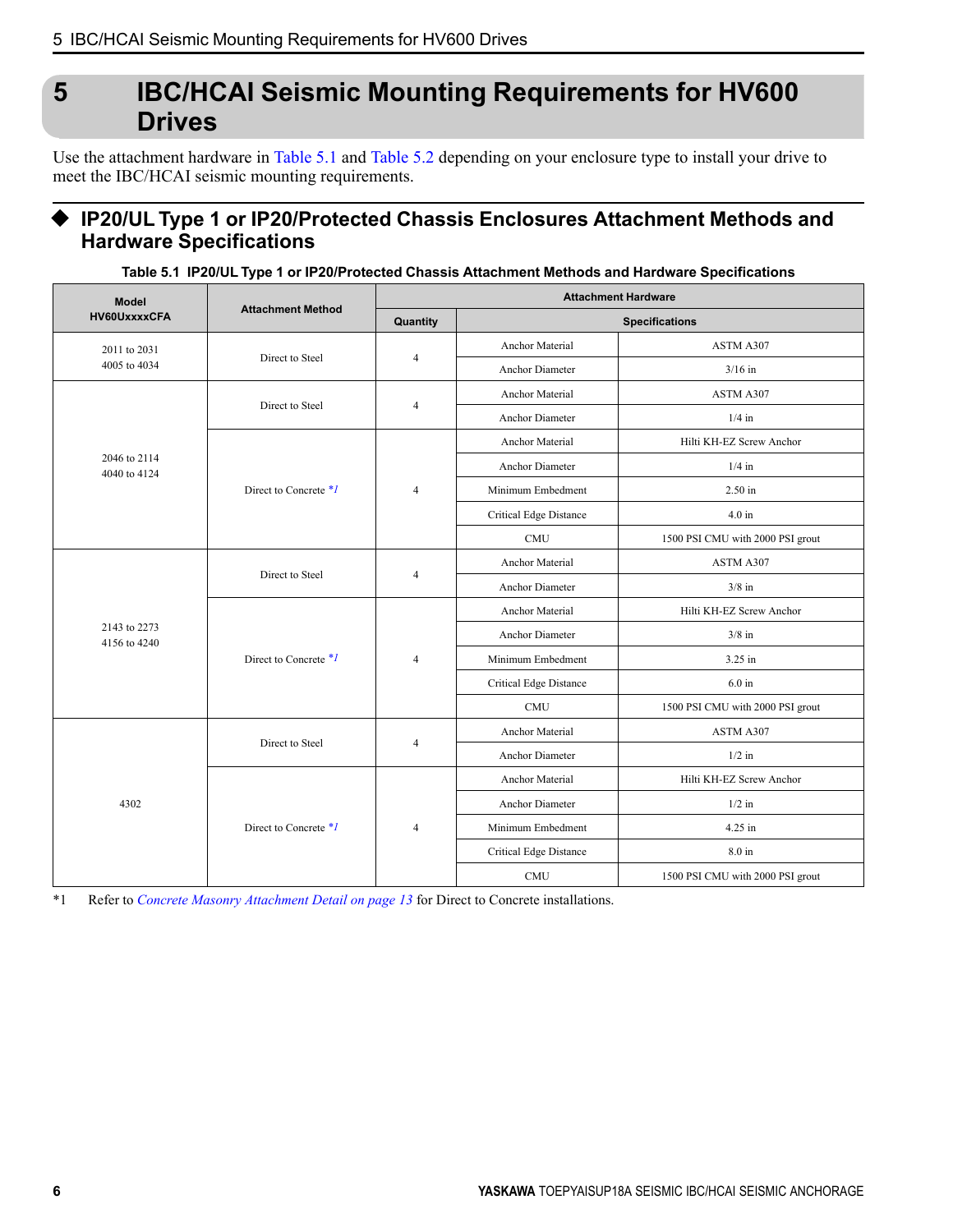# ◆ **Type IP55/UL Type 12 Enclosures (with and without Switch)**

<span id="page-6-1"></span><span id="page-6-0"></span>

| <b>Model</b>                 |                          |                |                        | <b>Attachment Hardware</b>       |
|------------------------------|--------------------------|----------------|------------------------|----------------------------------|
| HV60UxxxxxxA                 | <b>Attachment Method</b> |                |                        | <b>Specifications</b>            |
| 2011 to 2031                 |                          |                | <b>Anchor Material</b> | ASTM A307                        |
| 4005 to 4034                 | Direct to Steel          | $\overline{4}$ | <b>Anchor Diameter</b> | $3/16$ in                        |
| 2046 to 2114<br>4040 to 4124 | Direct to Steel          | 4              | Anchor Material        | ASTM A307                        |
|                              |                          |                | <b>Anchor Diameter</b> | $1/4$ in                         |
|                              | Direct to Concrete $*1$  | $\overline{4}$ | <b>Anchor Material</b> | Hilti KH-EZ Screw Anchor         |
|                              |                          |                | <b>Anchor Diameter</b> | $1/4$ in                         |
|                              |                          |                | Minimum Embedment      | $2.50$ in                        |
|                              |                          |                | Critical Edge Distance | 4.0 in                           |
|                              |                          |                | <b>CMU</b>             | 1500 PSI CMU with 2000 PSI grout |

**Table 5.2 IP55/UL Type 12 Attachment Methods and Hardware Specifications**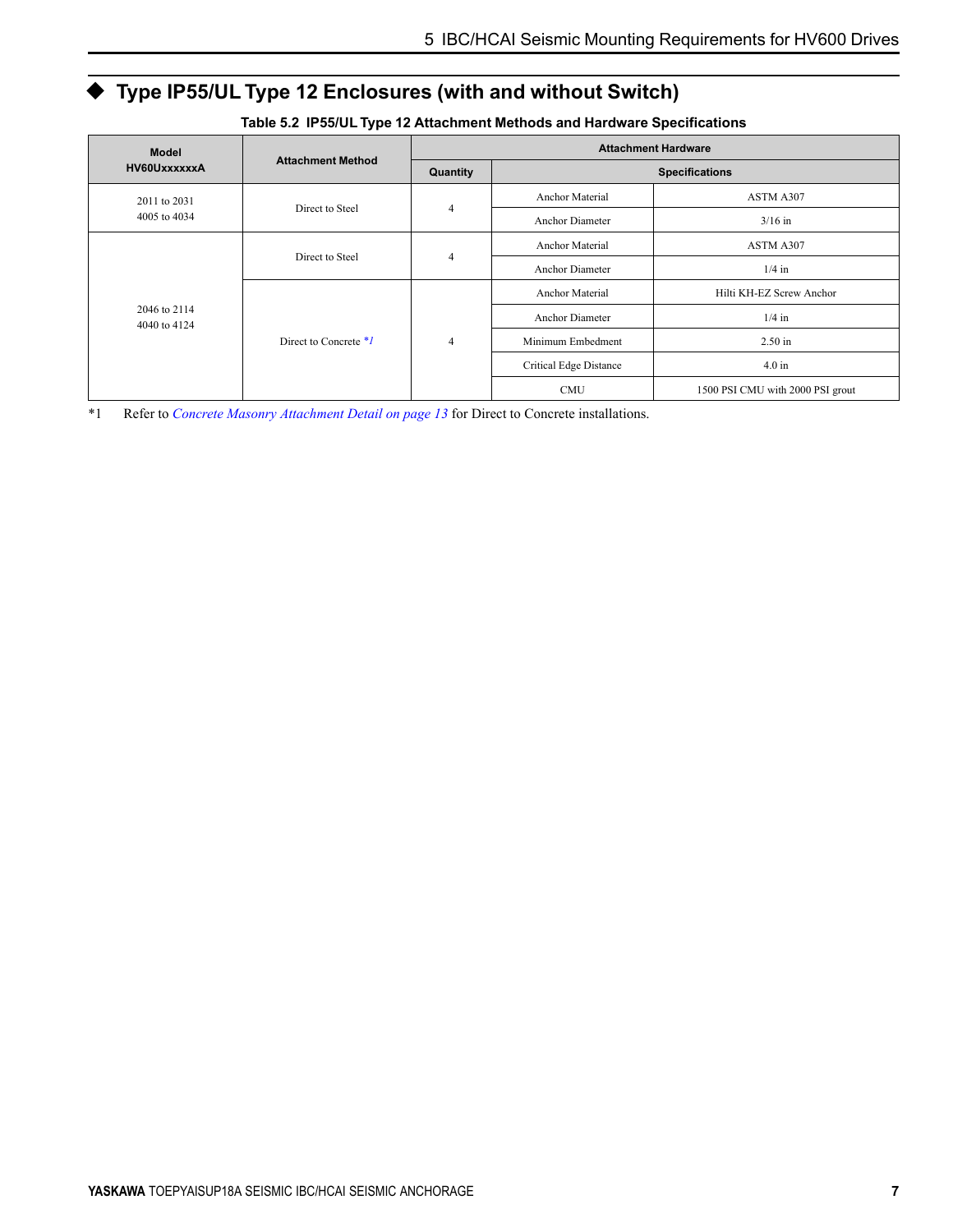# <span id="page-7-0"></span>**6 IBC/HCAI Seismic Mounting Requirements for HV600 Bypass**

Use the attachment hardware in [Table](#page-7-1) 6.1 to [Table](#page-8-0) 6.4 depending on your enclosure type to install your bypass to meet the IBC/HCAI seismic mounting requirements. Some models require the use of two #8-32 screws, at least 3/8" long, to secure the door.

## ◆ **IP20/UL Type 1 Enclosures**

#### **Table 6.1 IP20/UL Type 1 Narrow Bypass Attachment Methods and Hardware Specifications**

<span id="page-7-1"></span>

| <b>Bypass Model</b><br>H6BP                                            | <b>Attachment Method</b> | <b>Attachment Hardware</b> |                        |                                  |
|------------------------------------------------------------------------|--------------------------|----------------------------|------------------------|----------------------------------|
|                                                                        |                          | Quantity                   |                        | <b>Specifications</b>            |
|                                                                        |                          |                            | <b>Anchor Material</b> | ASTM A307                        |
| $D002$ to $D016$<br>D024 to D074<br>B1P1, B001 to B014<br>B021 to B077 | Direct to Steel          | $\overline{4}$             | <b>Anchor Diameter</b> | $3/8$ in                         |
|                                                                        | Direct to Concrete $*1$  | $\overline{4}$             | <b>Anchor Material</b> | Hilti KH-EZ Screw Anchor         |
|                                                                        |                          |                            | <b>Anchor Diameter</b> | $3/8$ in                         |
|                                                                        |                          |                            | Minimum Embedment      | $3.25$ in                        |
|                                                                        |                          |                            | Critical Edge Distance | $6.0$ in                         |
|                                                                        |                          |                            | <b>CMU</b>             | 1500 PSI CMU with 2000 PSI grout |

<span id="page-7-2"></span>\*1 Refer to *Concrete Masonry [Attachment](#page-12-0) Detail on page 13* for Direct to Concrete installations.

#### **Table 6.2 IP20/UL Type 1 Enclosed Bypass Attachment Methods and Hardware Specifications**

| <b>Bypass Model</b>                   |                                              | <b>Attachment Hardware</b> |                               |                                  |
|---------------------------------------|----------------------------------------------|----------------------------|-------------------------------|----------------------------------|
| <b>H6B1</b>                           | <b>Attachment Method</b>                     | Quantity                   |                               | <b>Specifications</b>            |
|                                       |                                              |                            | <b>Anchor Material</b>        | ASTM A307                        |
| D002 to D016                          | Direct to Steel                              | $\overline{4}$             | Anchor Diameter               | $3/8$ in                         |
| D024 to D114 $*1$                     |                                              |                            | <b>Anchor Material</b>        | Hilti KH-EZ Screw Anchor         |
| A002 to A015<br>A022 to A104 $*1$     |                                              |                            | <b>Anchor Diameter</b>        | $3/8$ in                         |
| B1P1, B001 to B014<br>B021 to B124 */ | Direct to Concrete *2                        | $\overline{4}$             | Minimum Embedment             | 3.25 in                          |
|                                       |                                              |                            | <b>Critical Edge Distance</b> | $6.0 \text{ in}$                 |
|                                       |                                              |                            | <b>CMU</b>                    | 1500 PSI CMU with 2000 PSI grout |
|                                       | Direct to Steel                              | $\overline{4}$             | <b>Anchor Material</b>        | ASTM A307                        |
|                                       |                                              |                            | Anchor Diameter               | $1/2$ in                         |
| D143, D169 $*1$                       |                                              |                            | <b>Anchor Material</b>        | Hilti HIT-HY 270 + HAS-V-36      |
| A130, A154 $*1$<br>$B156$ $*1$        |                                              |                            | Anchor Diameter               | $1/2$ in                         |
|                                       | Direct to Concrete *2<br>(IBC 2021 Excluded) | $\overline{4}$             | Minimum Embedment             | 4.50 in                          |
|                                       |                                              |                            | <b>Critical Edge Distance</b> | $20.0$ in                        |
|                                       |                                              |                            | <b>CMU</b>                    | 1500 PSI CMU with 2000 PSI grout |

<span id="page-7-4"></span><span id="page-7-3"></span>\*1 These models also require the use of two #8-32 seismic door securing screws.<br>\*2 Refer to *Concrete Masonry Attachment Detail on page 13* for Direct to Concre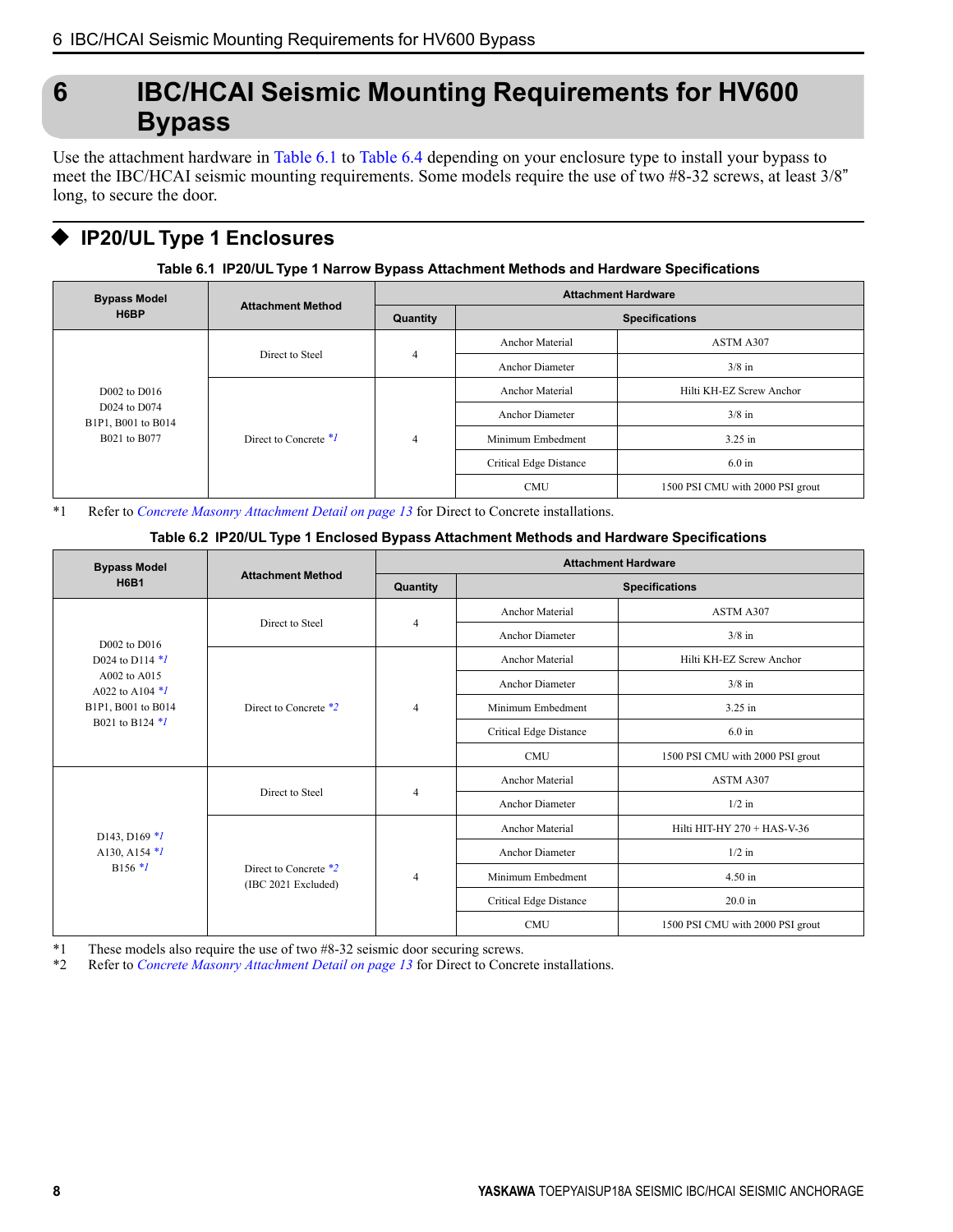## ◆ **IP55/UL Type 12 Enclosures**

| <b>Bypass Model</b>                          | <b>Attachment Method</b>                       | <b>Attachment Hardware</b> |                        |                                  |  |
|----------------------------------------------|------------------------------------------------|----------------------------|------------------------|----------------------------------|--|
| <b>H6B2</b>                                  |                                                | Quantity                   |                        | <b>Specifications</b>            |  |
|                                              | Direct to Steel                                |                            | <b>Anchor Material</b> | ASTM A307                        |  |
|                                              |                                                | $\overline{4}$             | <b>Anchor Diameter</b> | $3/8$ in                         |  |
| D002 to D059                                 |                                                |                            | <b>Anchor Material</b> | Hilti KH-EZ Screw Anchor         |  |
| A002 to A054                                 |                                                |                            | <b>Anchor Diameter</b> | $3/8$ in                         |  |
| B1P1, B001 to B065                           | Direct to Concrete $*1$                        | $\overline{4}$             | Minimum Embedment      | 3.25 in                          |  |
|                                              |                                                |                            | Critical Edge Distance | $6.0$ in                         |  |
|                                              |                                                |                            | <b>CMU</b>             | 1500 PSI CMU with 2000 PSI grout |  |
| D074 to D169<br>A068 to A154<br>B077 to B156 | Direct to Steel                                | $\overline{4}$             | <b>Anchor Material</b> | ASTM A307                        |  |
|                                              |                                                |                            | <b>Anchor Diameter</b> | $1/2$ in                         |  |
|                                              |                                                | $\overline{4}$             | <b>Anchor Material</b> | Hilti HIT-HY 270 + HAS-V-36      |  |
|                                              |                                                |                            | <b>Anchor Diameter</b> | $1/2$ in                         |  |
|                                              | Direct to Concrete $*1$<br>(IBC 2021 Excluded) |                            | Minimum Embedment      | 4.50 in                          |  |
|                                              |                                                |                            | Critical Edge Distance | $20.0$ in                        |  |
|                                              |                                                |                            | <b>CMU</b>             | 1500 PSI CMU with 2000 PSI grout |  |

**Table 6.3 IP55/UL Type 12 Enclosed Bypass Attachment Methods and Hardware Specifications**

<span id="page-8-1"></span>\*1 Refer to *Concrete Masonry [Attachment](#page-12-0) Detail on page 13* for Direct to Concrete installations.

## ◆ **UL Type 3R Enclosures**

#### **Table 6.4 UL Type 3R Enclosed Bypass Attachment Methods and Hardware Specifications**

<span id="page-8-0"></span>

| <b>Bypass Model</b>          | <b>Attachment Method</b>                     | <b>Attachment Hardware</b> |                        |                                  |  |
|------------------------------|----------------------------------------------|----------------------------|------------------------|----------------------------------|--|
| <b>H6B3</b>                  |                                              | Quantity                   |                        | <b>Specifications</b>            |  |
|                              |                                              |                            | <b>Anchor Material</b> | ASTM A307                        |  |
|                              | Direct to Steel                              | $\overline{4}$             | <b>Anchor Diameter</b> | $3/8$ in                         |  |
| D002 to D059                 |                                              |                            | Anchor Material        | Hilti KH-EZ Screw Anchor         |  |
| A002 to A054                 |                                              |                            | <b>Anchor Diameter</b> | $3/8$ in                         |  |
| B1P1, B001 to B065           | Direct to Concrete $*1$                      | $\overline{4}$             | Minimum Embedment      | $3.25$ in                        |  |
|                              |                                              |                            | Critical Edge Distance | $6.0$ in                         |  |
|                              |                                              |                            | <b>CMU</b>             | 1500 PSI CMU with 2000 PSI grout |  |
|                              | Direct to Steel                              | $\overline{4}$             | Anchor Material        | ASTM A307                        |  |
|                              |                                              |                            | <b>Anchor Diameter</b> | $3/8$ in                         |  |
| D074 to D114                 |                                              | $\overline{4}$             | <b>Anchor Material</b> | Hilti HIT-HY 270 + HAS-V-36      |  |
| A068 to A104<br>B077 to B124 |                                              |                            | Anchor Diameter        | $3/8$ in                         |  |
|                              | Direct to Concrete *1<br>(IBC 2021 Excluded) |                            | Minimum Embedment      | 4.50 in                          |  |
|                              |                                              |                            | Critical Edge Distance | $20.0$ in                        |  |
|                              |                                              |                            | <b>CMU</b>             | 1500 PSI CMU with 2000 PSI grout |  |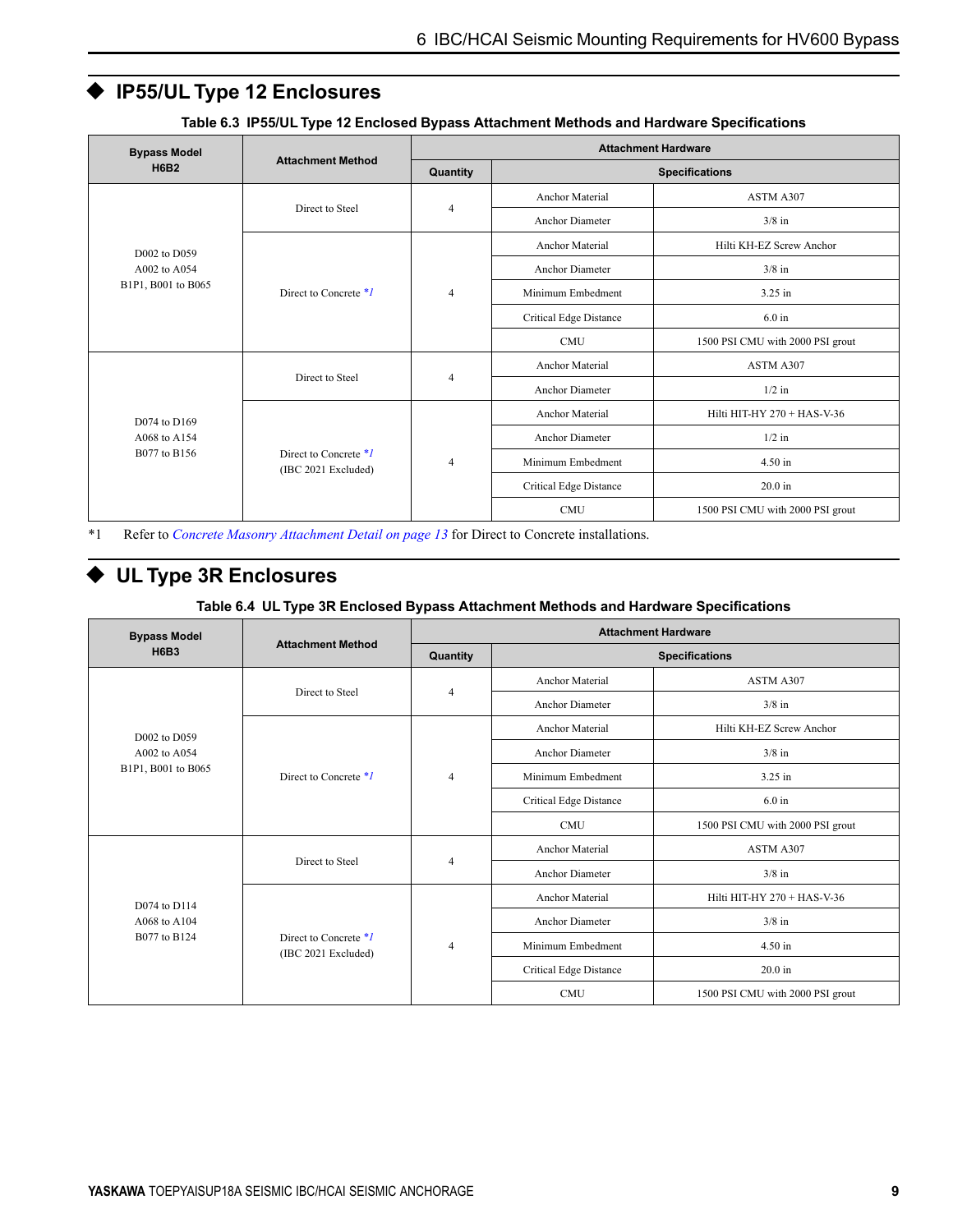### 6 IBC/HCAI Seismic Mounting [Requirements](#page-7-0) for HV600 Bypass

<span id="page-9-0"></span>

| <b>Bypass Model</b><br><b>H6B3</b>      | <b>Attachment Method</b>                       | <b>Attachment Hardware</b>                                                                                                                               |                        |                                  |
|-----------------------------------------|------------------------------------------------|----------------------------------------------------------------------------------------------------------------------------------------------------------|------------------------|----------------------------------|
|                                         |                                                | Quantity                                                                                                                                                 |                        | <b>Specifications</b>            |
| D143, D169<br>A130, A154<br><b>B156</b> | Direct to Steel                                | $\overline{4}$                                                                                                                                           | <b>Anchor Material</b> | ASTM A307                        |
|                                         |                                                |                                                                                                                                                          | <b>Anchor Diameter</b> | $1/2$ in                         |
|                                         |                                                | <b>Anchor Material</b><br>$1/2$ in<br><b>Anchor Diameter</b><br>$4.50$ in<br>Minimum Embedment<br>4<br>Critical Edge Distance<br>$20.0$ in<br><b>CMU</b> |                        | Hilti HIT-HY $270 +$ HAS-V-36    |
|                                         |                                                |                                                                                                                                                          |                        |                                  |
|                                         | Direct to Concrete $*1$<br>(IBC 2021 Excluded) |                                                                                                                                                          |                        |                                  |
|                                         |                                                |                                                                                                                                                          |                        |                                  |
|                                         |                                                |                                                                                                                                                          |                        | 1500 PSI CMU with 2000 PSI grout |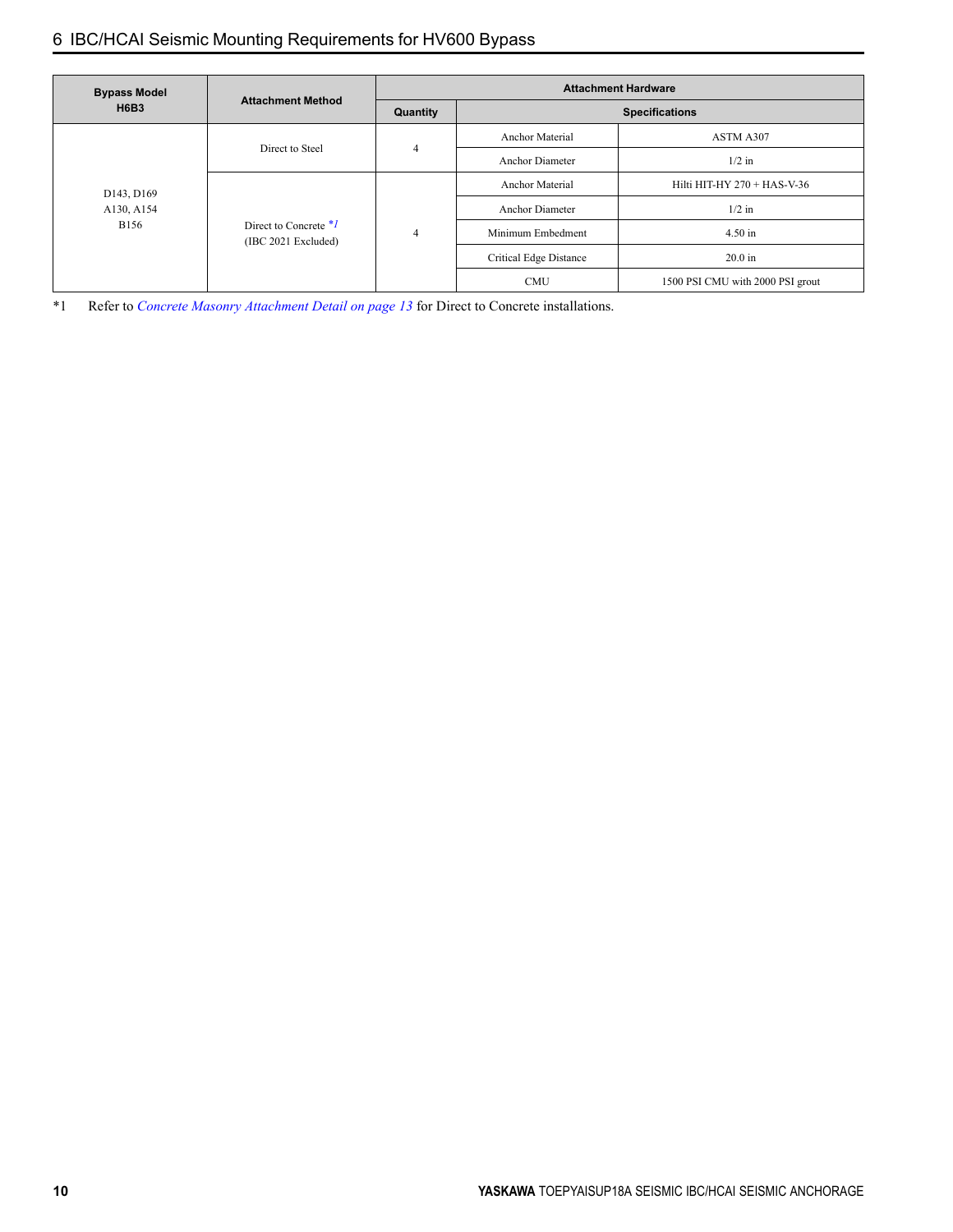# <span id="page-10-0"></span>**7 IBC/HCAI Seismic Mounting Requirements for HV600 Configured**

Use the attachment hardware in [Table](#page-10-1) 7.1 to [Table](#page-11-0) 7.4 depending on your enclosure type to install your drive to meet the IBC/HCAI seismic mounting requirements. Some models require the use of two #8-32 screws, at least 3/8" long, to secure the door.

## ◆ **IP20/UL Type 1 Enclosures**

**Table 7.1 IP20/UL Type 1 Narrow Configured Attachment Methods and Hardware Specifications**

<span id="page-10-1"></span>

| <b>Configured Model</b><br>H6CP | <b>Attachment Method</b>                                       | <b>Attachment Hardware</b> |                        |                                  |
|---------------------------------|----------------------------------------------------------------|----------------------------|------------------------|----------------------------------|
|                                 |                                                                | Quantity                   |                        | <b>Specifications</b>            |
|                                 |                                                                | $\overline{4}$             | Anchor Material        | ASTM A307                        |
|                                 | Direct to Steel                                                |                            | <b>Anchor Diameter</b> | $3/8$ in                         |
| $D002$ to $D016$                |                                                                | $\overline{4}$             | <b>Anchor Material</b> | Hilti KH-EZ Screw Anchor         |
| D024 to D114                    | <b>B001</b> to B014<br>Direct to Concrete $*1$<br>B021 to B096 |                            | Anchor Diameter        | $3/8$ in                         |
|                                 |                                                                |                            | Minimum Embedment      | $3.25$ in                        |
|                                 |                                                                |                            | Critical Edge Distance | $6.0 \text{ in}$                 |
|                                 |                                                                |                            | <b>CMU</b>             | 1500 PSI CMU with 2000 PSI grout |

<span id="page-10-2"></span>\*1 Refer to *Concrete Masonry [Attachment](#page-12-0) Detail on page 13* for Direct to Concrete installations.

#### **Table 7.2 IP20/UL Type 1 Enclosed Configured Attachment Methods and Hardware Specifications**

| <b>Configured Model</b><br><b>H6C1</b>                  | <b>Attachment Method</b> | <b>Attachment Hardware</b>                   |                                                                                                                                   |                                  |         |
|---------------------------------------------------------|--------------------------|----------------------------------------------|-----------------------------------------------------------------------------------------------------------------------------------|----------------------------------|---------|
|                                                         |                          | Quantity                                     |                                                                                                                                   | <b>Specifications</b>            |         |
|                                                         | Direct to Steel          | $\overline{4}$                               | Anchor Material                                                                                                                   | ASTM A307                        |         |
| D002 to D016                                            |                          |                                              | <b>Anchor Diameter</b>                                                                                                            | $3/8$ in                         |         |
| D024 to D114 $*1$                                       |                          | $\overline{4}$                               | <b>Anchor Material</b>                                                                                                            | Hilti KH-EZ Screw Anchor         |         |
| A002 to A015<br>A022 to A104 $*1$                       |                          |                                              | <b>Anchor Diameter</b>                                                                                                            | $3/8$ in                         |         |
| B1P1, B001 to B014<br>B021 to B124 *1                   | Direct to Concrete *2    |                                              | Minimum Embedment                                                                                                                 | 3.25 in                          |         |
|                                                         |                          |                                              | Critical Edge Distance                                                                                                            | $6.0$ in                         |         |
|                                                         |                          |                                              | <b>CMU</b>                                                                                                                        | 1500 PSI CMU with 2000 PSI grout |         |
| D143 to D273 $*1$<br>A130 to A248 *1<br>B156 to B240 *1 |                          |                                              | <b>Anchor Material</b>                                                                                                            | ASTM A307                        |         |
|                                                         | Direct to Steel          | $\overline{4}$                               | <b>Anchor Diameter</b><br>$1/2$ in<br><b>Anchor Material</b><br>Hilti HIT-HY 270 + HAS-V-36<br><b>Anchor Diameter</b><br>$1/2$ in |                                  |         |
|                                                         |                          |                                              |                                                                                                                                   |                                  |         |
|                                                         |                          | Direct to Concrete *2<br>(IBC 2021 Excluded) | $\overline{4}$                                                                                                                    |                                  |         |
|                                                         |                          |                                              |                                                                                                                                   | Minimum Embedment                | 4.50 in |
|                                                         |                          |                                              | Critical Edge Distance                                                                                                            | $20.0$ in                        |         |
|                                                         |                          |                                              | <b>CMU</b>                                                                                                                        | 1500 PSI CMU with 2000 PSI grout |         |

<span id="page-10-4"></span><span id="page-10-3"></span>\*1 These models also require the use of two #8-32 seismic door securing screws.<br>\*2 Refer to *Concrete Masonry Attachment Detail on page 13* for Direct to Concre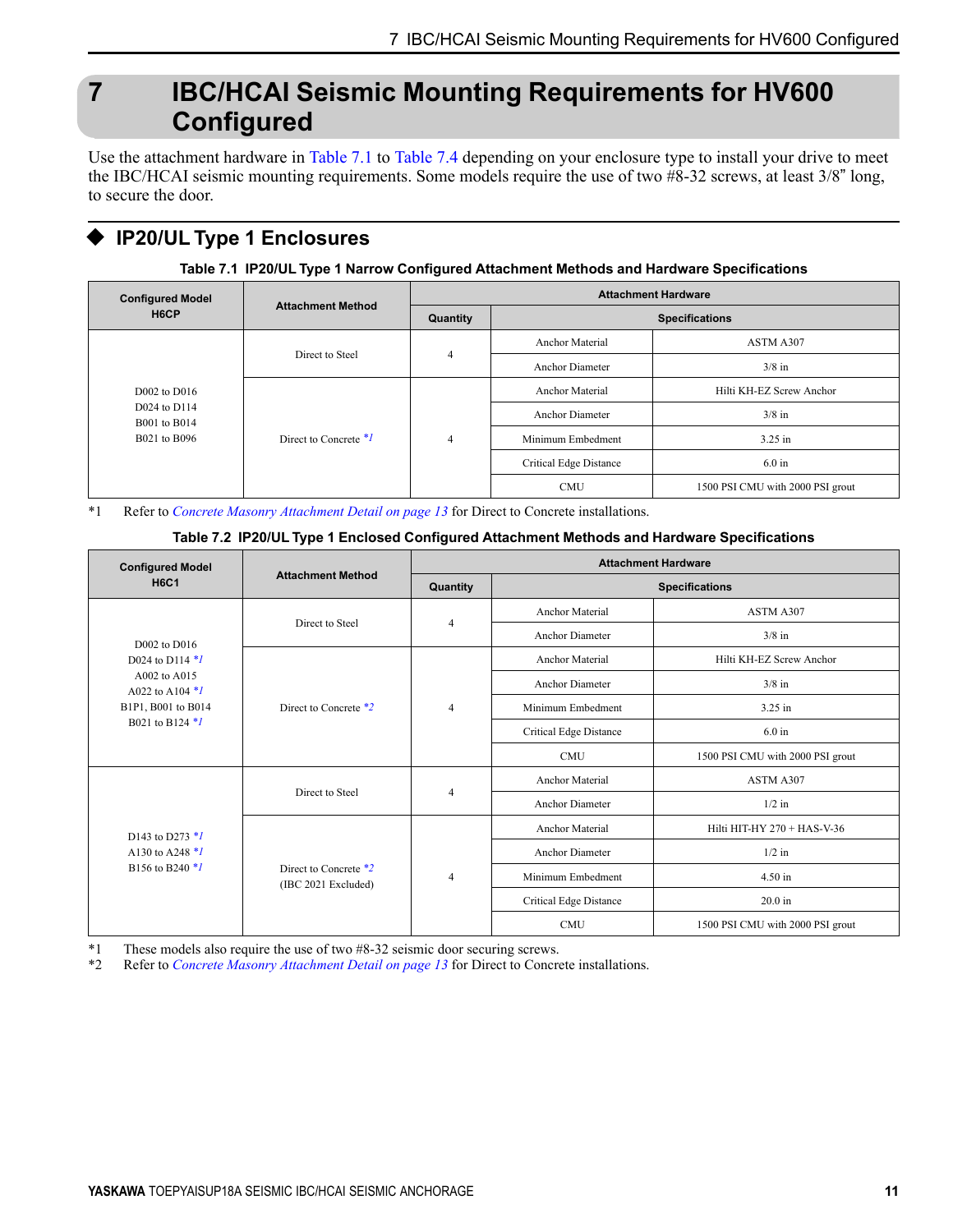## ◆ **IP55/UL Type 12 Enclosures**

| <b>Configured Model</b>                      |                                                | <b>Attachment Hardware</b> |                        |                                  |
|----------------------------------------------|------------------------------------------------|----------------------------|------------------------|----------------------------------|
| <b>H6C2</b>                                  | <b>Attachment Method</b>                       | Quantity                   |                        | <b>Specifications</b>            |
| D002 to D114                                 | Direct to Steel                                | $\overline{4}$             | <b>Anchor Material</b> | ASTM A307                        |
|                                              |                                                |                            | <b>Anchor Diameter</b> | $3/8$ in                         |
|                                              | Direct to Concrete $*1$                        | $\overline{4}$             | <b>Anchor Material</b> | Hilti KH-EZ Screw Anchor         |
| A002 to A104                                 |                                                |                            | <b>Anchor Diameter</b> | $3/8$ in                         |
| B1P1, B001 to B124                           |                                                |                            | Minimum Embedment      | 3.25 in                          |
|                                              |                                                |                            | Critical Edge Distance | $6.0 \text{ in}$                 |
|                                              |                                                |                            | <b>CMU</b>             | 1500 PSI CMU with 2000 PSI grout |
| D143 to D273<br>A130 to A248<br>B156 to B240 |                                                |                            | <b>Anchor Material</b> | ASTM A307                        |
|                                              | Direct to Steel                                | $\overline{4}$             | <b>Anchor Diameter</b> | $1/2$ in                         |
|                                              | Direct to Concrete $*1$<br>(IBC 2021 Excluded) | $\overline{4}$             | <b>Anchor Material</b> | Hilti HIT-HY 270 + HAS-V-36      |
|                                              |                                                |                            | Anchor Diameter        | $1/2$ in                         |
|                                              |                                                |                            | Minimum Embedment      | 4.50 in                          |
|                                              |                                                |                            | Critical Edge Distance | $20.0$ in                        |
|                                              |                                                |                            | <b>CMU</b>             | 1500 PSI CMU with 2000 PSI grout |

**Table 7.3 IP55/UL Type 12 Enclosed Configured Attachment Methods and Hardware Specifications**

<span id="page-11-1"></span>\*1 Refer to *Concrete Masonry [Attachment](#page-12-0) Detail on page 13* for Direct to Concrete installations.

## ◆ **UL Type 3R Enclosures**

#### **Table 7.4 UL Type 3R Enclosed Configured Attachment Methods and Hardware Specifications**

<span id="page-11-2"></span><span id="page-11-0"></span>

| <b>Configured Model</b>                      | <b>Attachment Method</b>                       | <b>Attachment Hardware</b> |                                          |                                  |
|----------------------------------------------|------------------------------------------------|----------------------------|------------------------------------------|----------------------------------|
| <b>H6C3</b>                                  |                                                | Quantity                   |                                          | <b>Specifications</b>            |
| D002 to D059                                 | Direct to Steel                                | $\overline{4}$             | <b>Anchor Material</b>                   | ASTM A307                        |
|                                              |                                                |                            | <b>Anchor Diameter</b>                   | $3/8$ in                         |
|                                              | Direct to Concrete *1                          | $\overline{4}$             | <b>Anchor Material</b>                   | Hilti KH-EZ Screw Anchor         |
| A002 to A054                                 |                                                |                            | <b>Anchor Diameter</b>                   | $3/8$ in                         |
| B1P1, B001 to B065                           |                                                |                            | Minimum Embedment                        | 3.25 in                          |
|                                              |                                                |                            | <b>Critical Edge Distance</b>            | $6.0 \text{ in}$                 |
|                                              |                                                |                            | <b>CMU</b>                               | 1500 PSI CMU with 2000 PSI grout |
| D074 to D169<br>A068 to A154<br>B077 to B156 |                                                |                            | <b>Anchor Material</b>                   | ASTM A307                        |
|                                              | Direct to Steel                                |                            | $\overline{4}$<br><b>Anchor Diameter</b> | $1/2$ in                         |
|                                              | Direct to Concrete $*1$<br>(IBC 2021 Excluded) | $\overline{4}$             | <b>Anchor Material</b>                   | Hilti HIT-HY 270 + HAS-V-36      |
|                                              |                                                |                            | <b>Anchor Diameter</b>                   | $1/2$ in                         |
|                                              |                                                |                            | Minimum Embedment                        | 4.50 in                          |
|                                              |                                                |                            | Critical Edge Distance                   | $20.0$ in                        |
|                                              |                                                |                            | <b>CMU</b>                               | 1500 PSI CMU with 2000 PSI grout |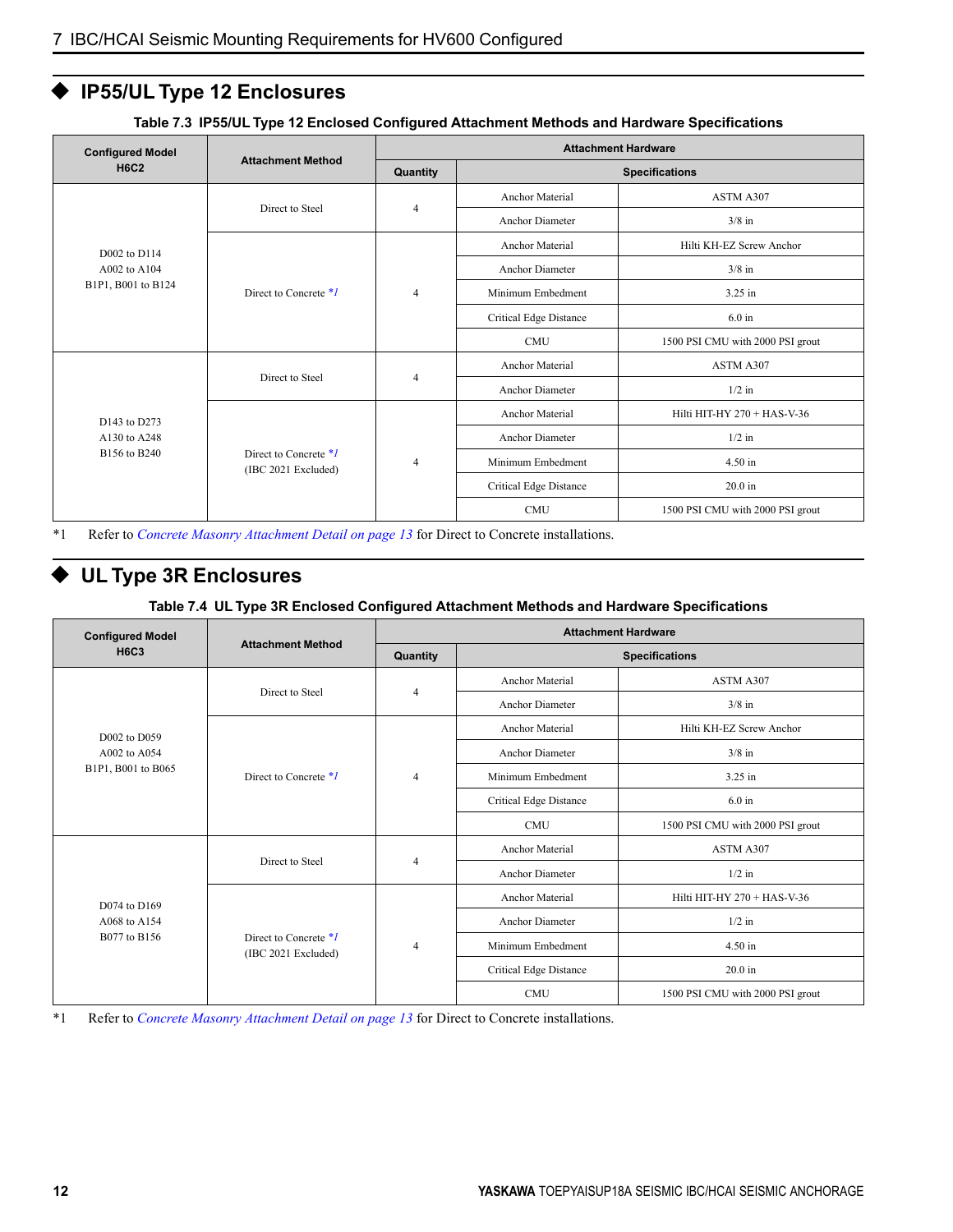# <span id="page-12-0"></span>**8 Concrete Masonry Attachment Detail**





Anchorage Installation is restricted to shaded areas as per ESR 3056.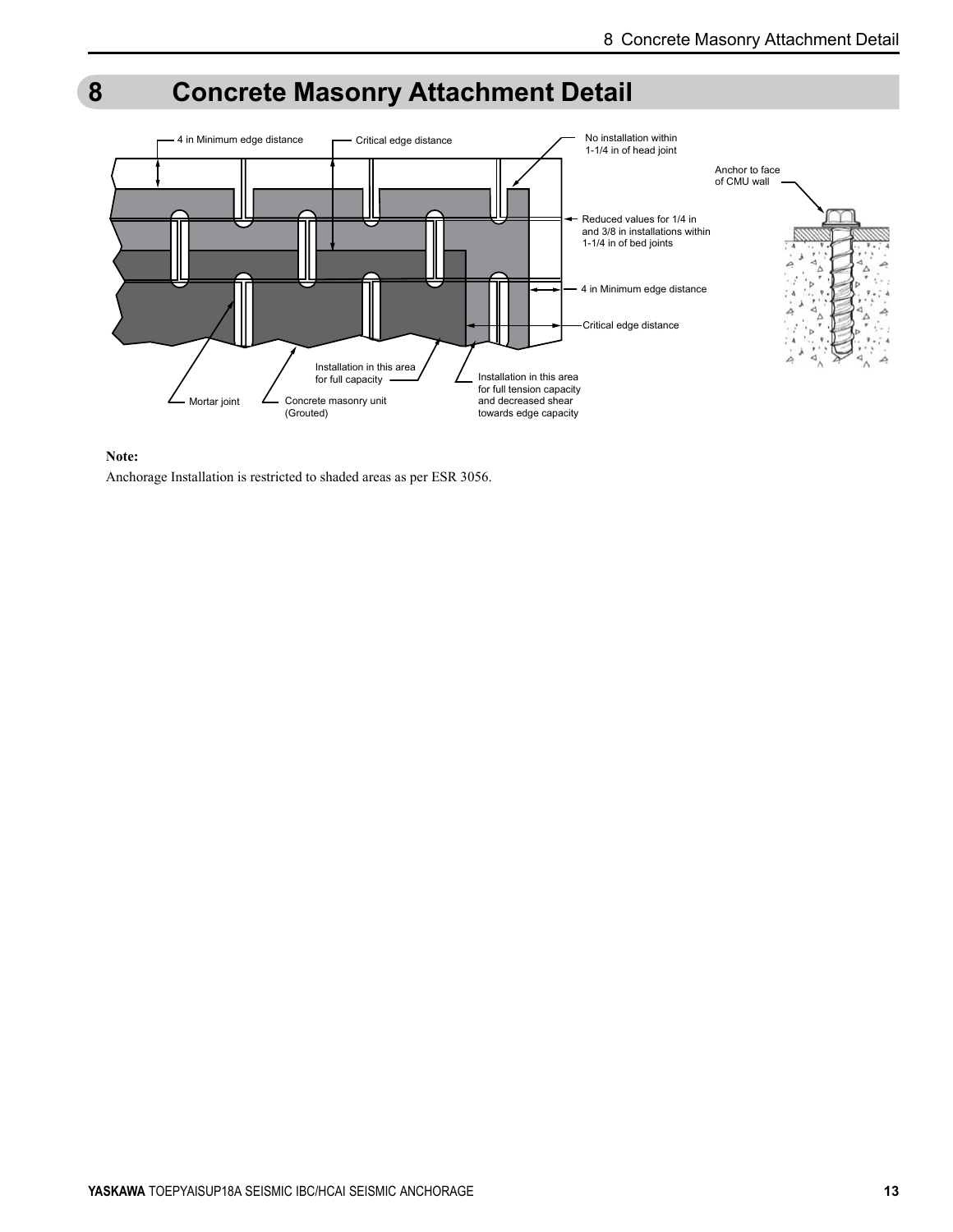## **Revision History**

| Date of Publication | <b>Revision Number</b> | Section | <b>Revised Content</b>                                   |
|---------------------|------------------------|---------|----------------------------------------------------------|
| <b>May 2022</b>     |                        |         | First release. Document supports IBC/HCAI certification. |